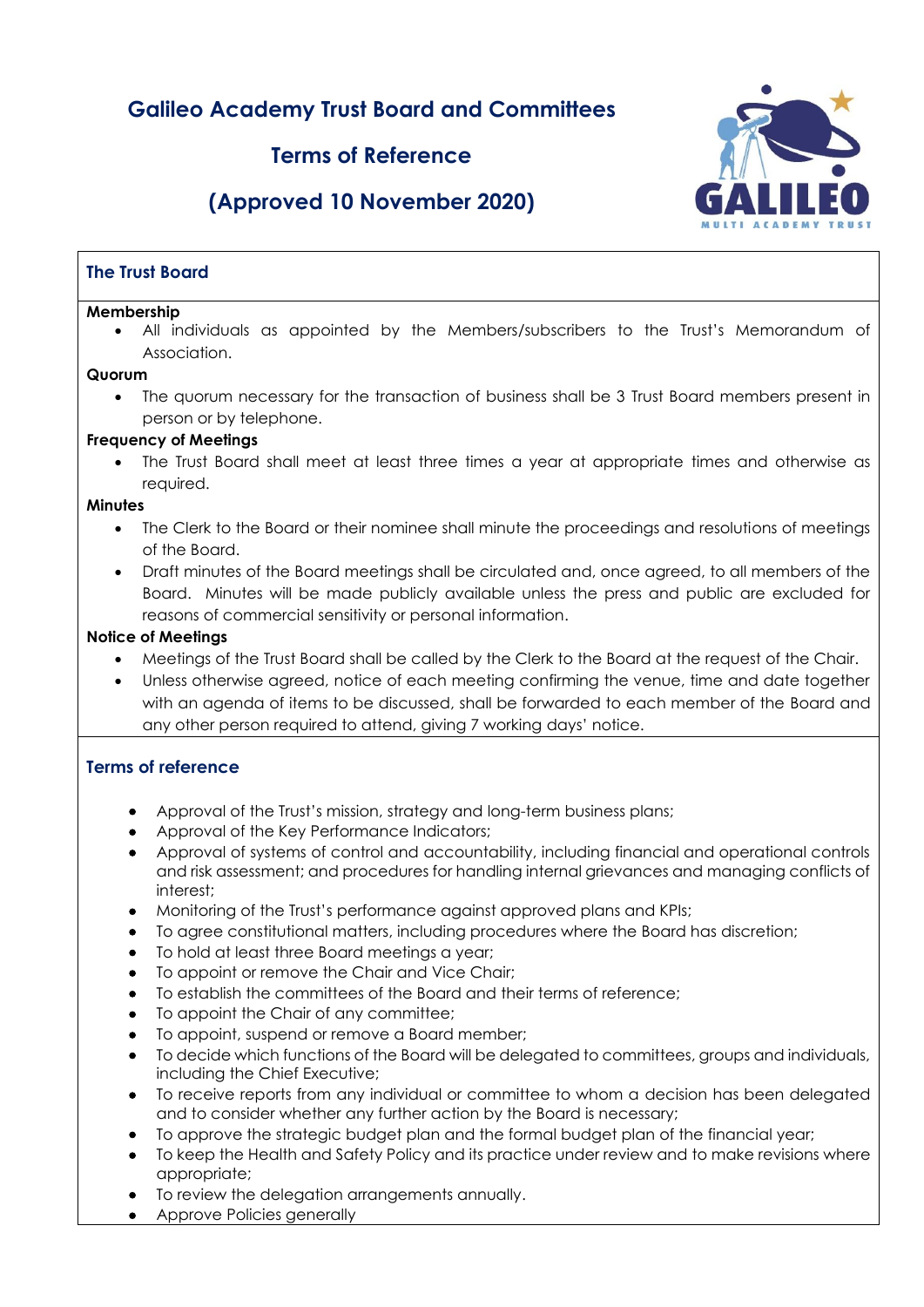# **Finance & Resources role**

- To consider/approve Trust/Academy annual budgets and three-year plans making recommendations where necessary
- To consider/approve Trust/Academy capital funding
- To hold Academy Principals and Chairs of Local School Boards to account for financial planning and performance
- To recommend to the Trust Board, the adoption of a three-year business plan and annual budgets.
- To review arrangements for securing value for money, solvency and safeguarding of assets.
- To investigate, or commission investigations into, variations in financial performance from budgeted targets.
- To consider in detail reports from the Chief Executive on issues related to assets, liabilities and capital.

### **Scrutiny role**

- To maintain an overview of the Trust's performance management arrangements.
- To review selected aspects (both policy development and operation) of the Trust's programmes of improvement.
- To review selected aspects of the Trust's systems and organisational effectiveness.
- To consider the progress in implementing the Trust 3-year business plan against the measures of success.
- To make recommendations to the Trust Board and/or the Executive as appropriate.
- To review progress on recommendations made.

# **Other Matters**

- Appointment of CEO and Chief Finance Officer of the Trust
- Consideration of Stakeholder engagement strategy and feedback from same in order to determine corporate direction
- To obtain, at the Trusts expense, outside legal or other professional advice on any matter within its terms of reference
- To call any employee to be questioned at a meeting of the Board as and when required.

# **The Role of the Chair of the Trust Board**

- Provide leadership to the Trust, ensuring that its business is carried out efficiently and that Trustees exercise collective responsibility.
- Ensure that the Board sets a strategy, vision and values appropriate to its objectives.
- Ensure that the Board sets policies, defines goals and sets targets to deliver its objectives and that they are implemented and that performance against them is monitored.
- Ensure that the reputation of the Trust is safeguarded.
- Ensure that the Board oversees the financial stability of the Trust and that the Trust meets all its statutory obligations.
- Ensure arrangements are in place for the evaluation of the performance of the Trust Board, its sub-committees, and the Chief Executive.
- Ensure that Trustees recognise the distinction between governance and executive leadership and management and demonstrate this in the conduct of Trust business so that the Board focuses on strategy, performance and accountability.
- Ensure that the business of the Board is conducted properly and effectively, in accordance with the Code of Conduct and legal and regulatory requirements. Ensure the provision of accurate, timely and clear information to Trust Board members.
- Together with the Chief Executive ensure the Trustees and the Leadership Team work together effectively.
- Ensure effective communication with staff, parents and pupils, the public and other stakeholders.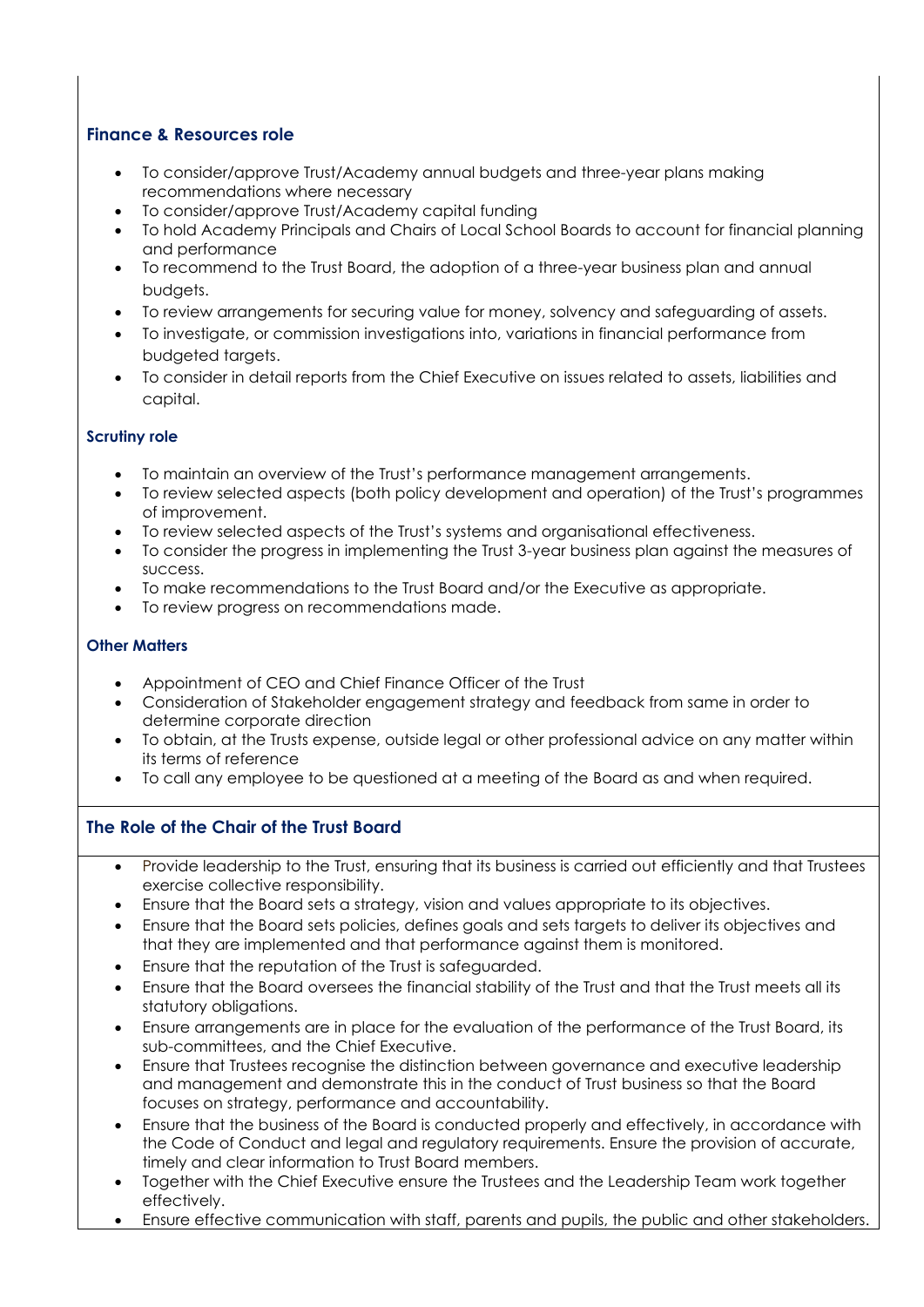- Together with the Chief Executive to represent the Trust and Board to the Secretary of State, key officials within the DfE and the ESFA and other significant stakeholders.
- Together with the Chief Executive to advocate to the Secretary of State , DFE, ESFA and other significant stakeholders the values, mission, key achievements and concerns of the Trust.
- Act as an ambassador for the Trust, promoting its key values and vision, at a local, regional national and international level.
- In the event that the Chair is unavailable to carry out the duties set out above then the Vice Chair will automatically assume those duties.

# **The Role of the Clerk to the Board**

- To work effectively with the Chair of the Board, the other Board members and the Chief Executive to support the Board;
- To advise the Board on constitutional and procedural matters, duties and powers;
- To convene meetings of the Board;
- To attend meetings of the Board and ensure minutes are taken;
- To maintain a register of members of the Board and report vacancies to the Board;
- To give and receive notices in accordance with relevant regulations;
- To perform such other functions as may be determined by the Board from time to time.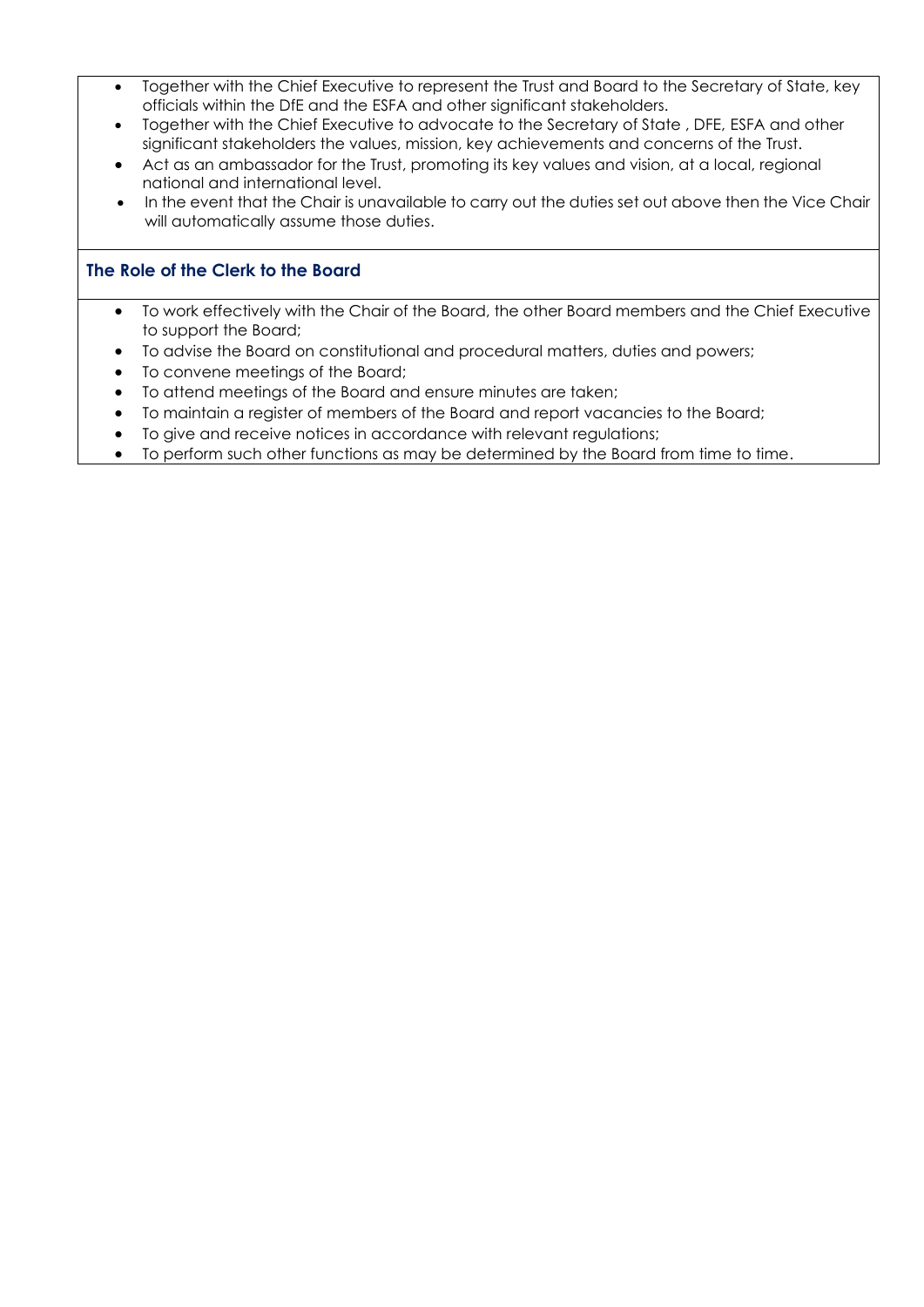# **Education Standards, Inclusion and Church Committee**

#### **Membership**

- Members of the Education Standards Committee shall be appointed by the Board and shall be made up of at least 3 members. Additionally, up to two external co-opted members may be appointed.
- Only members of the Education Standards Committee have the right to attend Education Standards Committee meetings. However, other individuals such as the Chief Executive and other individuals (including representatives of academies) may be invited to attend all or part of a meeting as and when appropriate, but not vote.
- Appointments to the Education Standards Committee shall be for a period of up to three years, which may be extended for further periods.
- The Board shall appoint the Chair of the Committee.

#### **Quorum**

• The quorum necessary for the transaction of business shall be 2 members present in person or by telephone.

#### **Frequency of Meetings**

The Committee shall meet at least three times a year at appropriate times and otherwise as required.

#### **Minutes**

- The Clerk to the Board or their nominee shall minute the proceedings and resolutions of meetings of the Committee.
- Draft minutes of the Committee meetings shall be circulated and, once agreed, to all members of the Committee. Minutes will be made available to all academies within the Trust.

#### **Notice of Meetings**

• Meetings of the Trust Board shall be called by the Clerk to the Board at the request of the Chair. Unless otherwise agreed, notice of each meeting confirming the venue, time and date together with an agenda of items to be discussed, shall be forwarded to each member of the Committee and any other person required to attend, giving 7 working days' notice.

#### **Role of the Chair of the committee**

- To drive and lead the business of the Committee and ensure meetings are conducted properly, in accordance with legal requirements;
- To ensure meetings are run effectively, focusing on priorities and making the best use of time available, and to ensure that all members have an equal opportunity to participate in discussion and decision-making.

### **Terms of Reference**

- Consideration of the evidence in meeting the Key Performance Indicators set by the Trust and to hold the Leadership Team, whether Central Team or Academy, to account.
- Consideration of evidence about the academic attainment and progress of students over time
- Consideration of the evidence about attendance and behaviour of students
- Consideration of evidence about the quality of teaching and learning provided to students
- Consideration of the evidence about the range and quality of extra-curricular provision experienced by students
- Consideration of the quality of provision for staff development and its impact upon the quality of provision
- To consider the views of parents and students about the quality of provision
- To consider on behalf of the Trust Board the overall human resources strategy.
- To agree key personnel and staff development policies which form part of that strategy.
- To monitor the effectiveness of the Trust's human resources strategy.
- Consideration and approval of the curriculum and extra curriculum provision and the teaching and support staff resources required to deliver the entitlement curriculum in the academies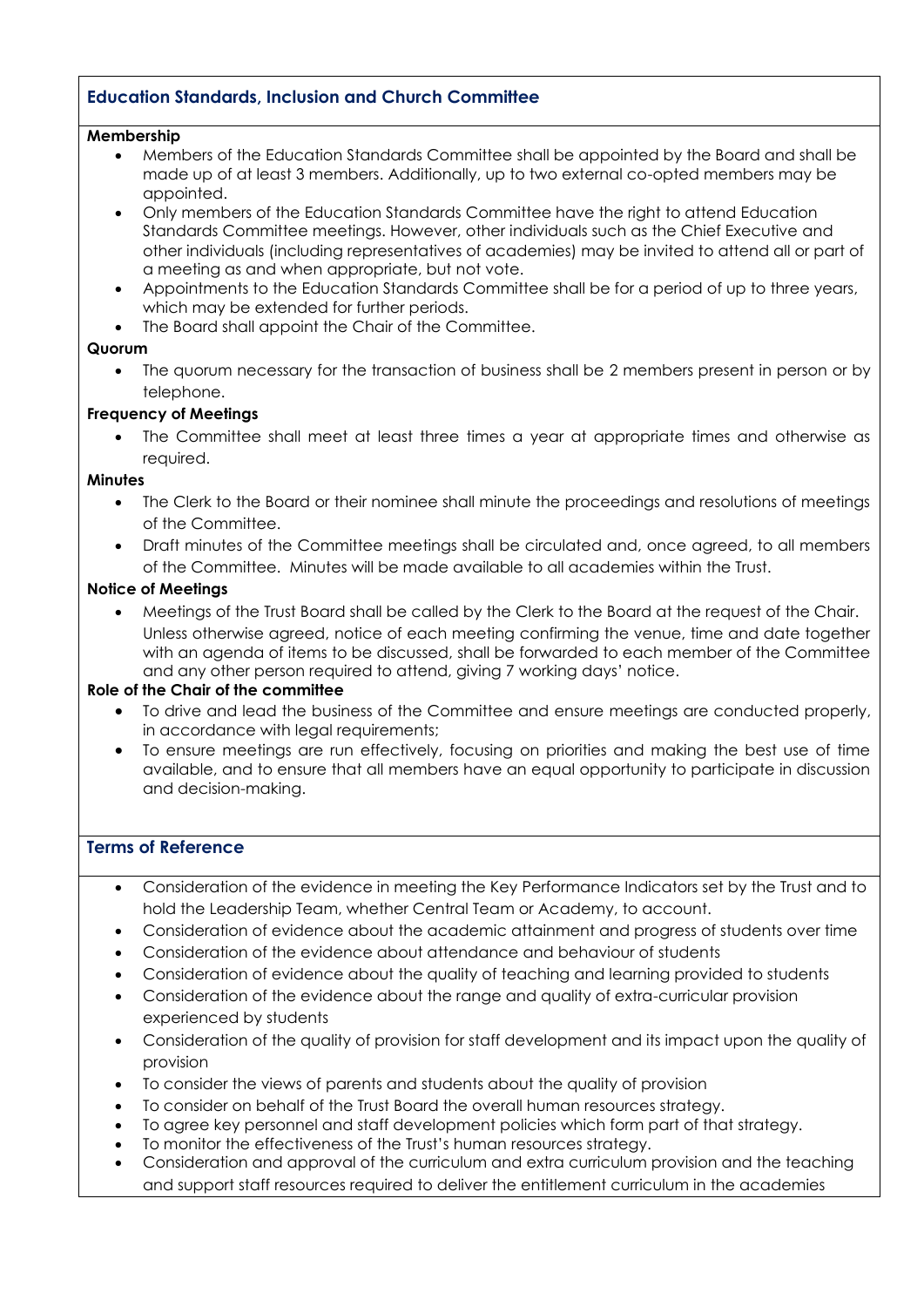- Consideration and approval of the of the Academies Improvement Plans short and medium term
- The consideration of the general view of the condition and suitability for learning of the academy's buildings and sites and consideration of the quality of premises and the learning environment;
- To review the procedures for risk assessment of health and safety matters in academies and to ensure that Health and Safety issues are appropriately prioritised for action;
- To establish and review a Performance Management policy for all staff;
- Consideration and approval of the of the plans to develop and support the professional development of all staff, alongside the resources required

# **Other Matters**

The Education Standards Committee shall:

- Have access to sufficient resources (expenditure above £500 shall require Board approval) in order to carry out its duties, including access to the Clerk to the Board for assistance as required;
- Give due consideration to the Ofsted Education Inspection Framework and the published policies of the Secretary of State;
- Oversee any investigation of activities which are within its terms of reference;
- Arrange for periodic reviews as part of the overall Board and Education Standards Committee evaluation process, review its own performance, constitution and terms of reference to ensure it is operating at maximum effectiveness and recommend any changes it considers necessary to the Board for approval.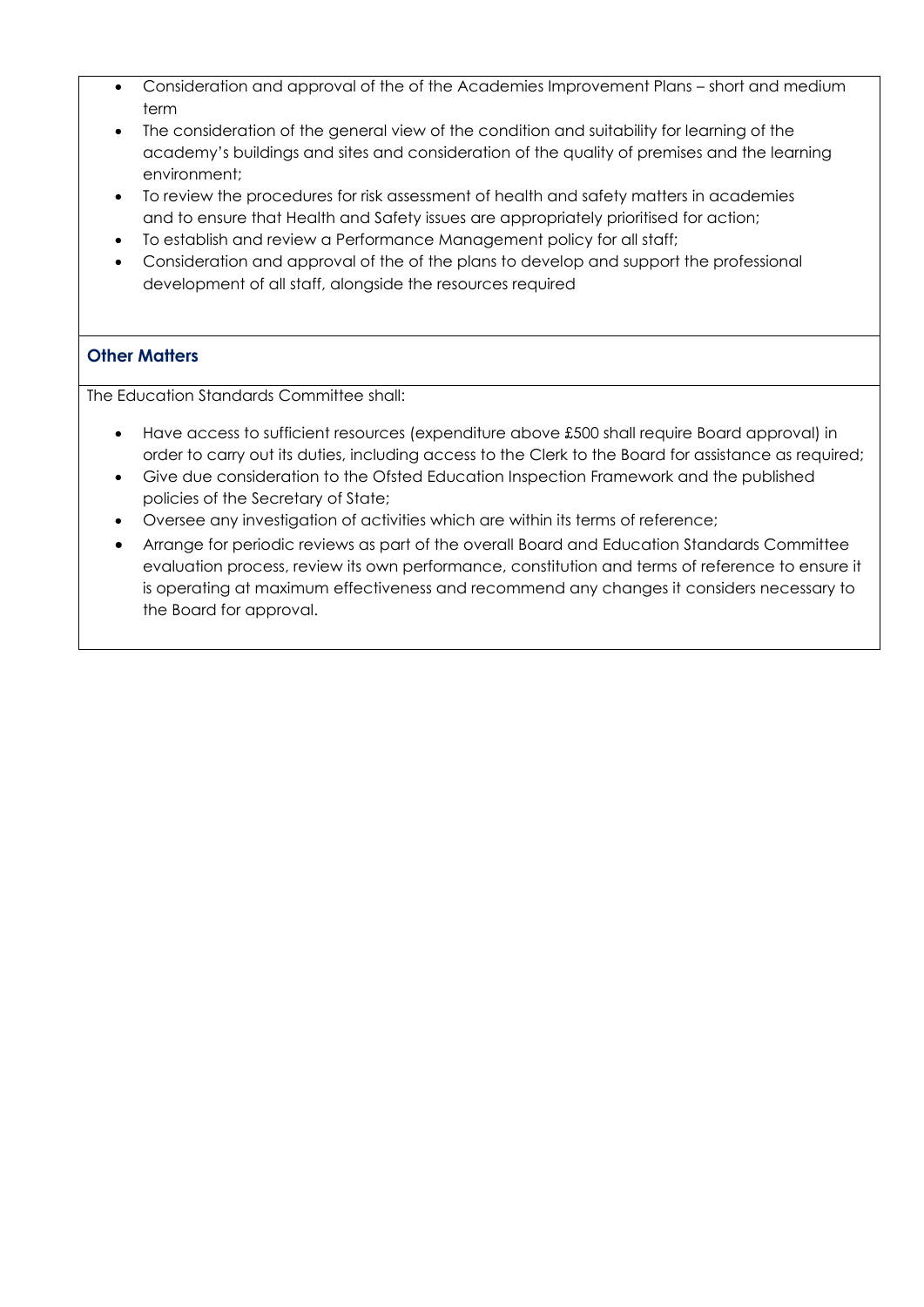# **Audit & Risk Committee**

#### **Membership**

- Members of the Audit and Risk Committee shall be appointed by the Board and shall be made up of at least 3 members. Additionally, up to two external co-opted members may be appointed provided there is not an even number of members.
- A majority of all members of the Audit and Risk Committee shall have recent and relevant financial experience. The Chair may not be a member of any other sub-committee.
- The Board shall appoint the Audit and Risk Committee Chair.
- Only members of the Audit and Risk Committee have the right to attend Audit and Risk Committee meetings. However, other individuals such as the Chief Executive, Chief Finance Officer and other individuals (including representatives of external advisers) may be invited to attend all or part of any meeting as and when appropriate, but not vote.
- The external auditors will have a right to attend meetings of the Audit and Risk Committee on a regular basis.
- The internal auditors may attend by invitation.
- Appointments to the Audit and Risk Committee shall be for a period of up to three years, which may be extended for further blocks of three years.

#### **Quorum**

• The quorum necessary for the transaction of business shall be 2 members present in person or by telephone.

#### **Frequency of Meetings**

• The Committee shall meet at least three times a year at appropriate times and otherwise as required.

#### **Minutes**

- The Clerk to the Board or their nominee shall minute the proceedings and resolutions of meetings of the Committee.
- Draft minutes of the Committee meetings shall be circulated and, once agreed, to all members of the Committee. Minutes will be made available to all academies within the Trust.

#### **Notice of Meetings**

• Meetings of the Committee shall be called by the Clerk to the Board at the request of the Chair. Unless otherwise agreed, notice of each meeting confirming the venue, time and date together with an agenda of items to be discussed, shall be forwarded to each member of the Committee and any other person required to attend, giving 7 working days' notice.

#### **Role of the Chair of the committee**

- To drive and lead the business of the Committee and ensure meetings are conducted properly, in accordance with legal requirements;
- To ensure meetings are run effectively, focusing on priorities and making the best use of time available, and to ensure that all members have an equal opportunity to participate in discussion and decision-making.

#### **Terms of reference**

#### **Role**

- The role of the Audit & Risk Committee is to maintain an oversight of the Trust's governance, risk management, internal control and value for money framework. It will report its findings annually to the Board and the Chief Executive as a critical element of the Trust's annual reporting requirements.
- The Audit Committee has no executive powers or operational responsibilities/duties.

#### **Internal Control**

• The Committee shall ensure that the internal control systems, including audit activities, of the Trust and any of its subsidiaries is monitored actively, independently and objectively in order to: